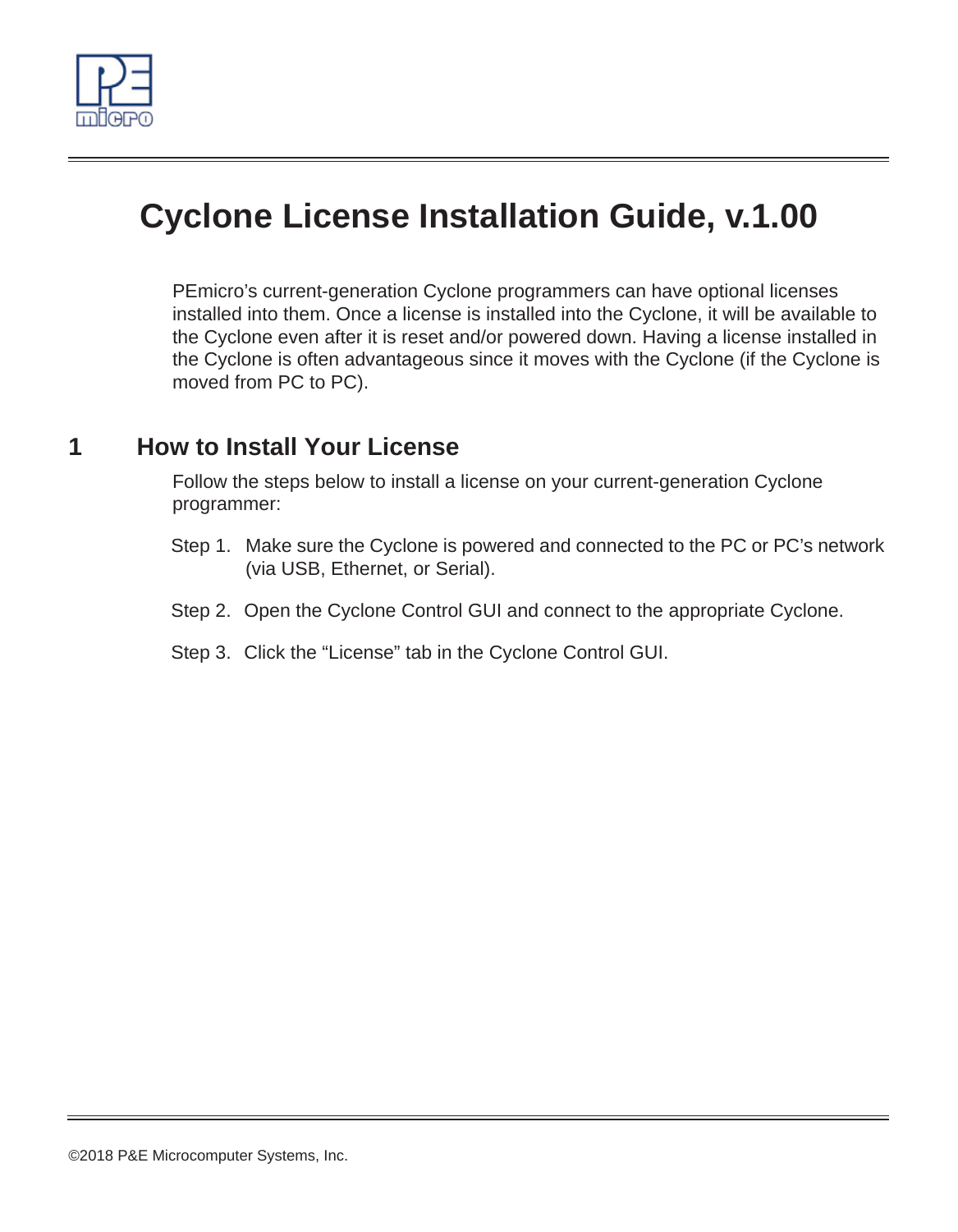

|                                                    |                                       | Cyclone Control GUI                   |  |          |                     | 回<br>$\Box$ | $\Sigma$ |
|----------------------------------------------------|---------------------------------------|---------------------------------------|--|----------|---------------------|-------------|----------|
| File<br>Help                                       |                                       |                                       |  |          |                     |             |          |
| Port=USB1 Name=ACP_STM32F103ZE<br>Disconnect<br>с, |                                       |                                       |  |          |                     |             |          |
|                                                    | (Name, IP, Port)<br>□ Specify Cyclone |                                       |  |          |                     |             |          |
| Connected to Cyclone: ACP_STM32F103ZE              |                                       |                                       |  |          |                     |             |          |
| Properties   Remote Display   Licenses  <br>Images |                                       |                                       |  |          |                     |             |          |
|                                                    | #                                     | Name                                  |  | CRC      | Storage Area Status |             |          |
| πŤ                                                 | 1                                     | 5/1/2017 2:24:12 PM                   |  | 074ECE7D | Internal            | Stored      |          |
| πĪπ                                                | $\overline{c}$                        | KL03Z32 LIMIT                         |  | 211158F1 | Internal            | Stored      |          |
|                                                    |                                       |                                       |  |          |                     |             |          |
|                                                    |                                       |                                       |  |          |                     |             |          |
|                                                    |                                       |                                       |  |          |                     |             |          |
|                                                    |                                       |                                       |  |          |                     |             |          |
|                                                    |                                       |                                       |  |          |                     |             |          |
|                                                    |                                       |                                       |  |          |                     |             |          |
|                                                    |                                       |                                       |  |          |                     |             |          |
|                                                    |                                       | Add Image Internal                    |  |          |                     |             |          |
| Format External Card<br>Apply Changes              |                                       |                                       |  |          |                     |             |          |
|                                                    |                                       |                                       |  |          |                     |             |          |
|                                                    |                                       | Attempting to connect to Cyclone      |  |          |                     |             |          |
|                                                    |                                       | Connected to Cyclone: ACP_STM32F103ZE |  |          |                     |             |          |
|                                                    |                                       |                                       |  |          |                     |             |          |

## **Figure 1-1: Cyclone Control GUI: License Tab**

Step 4. Click the "Add New License" button.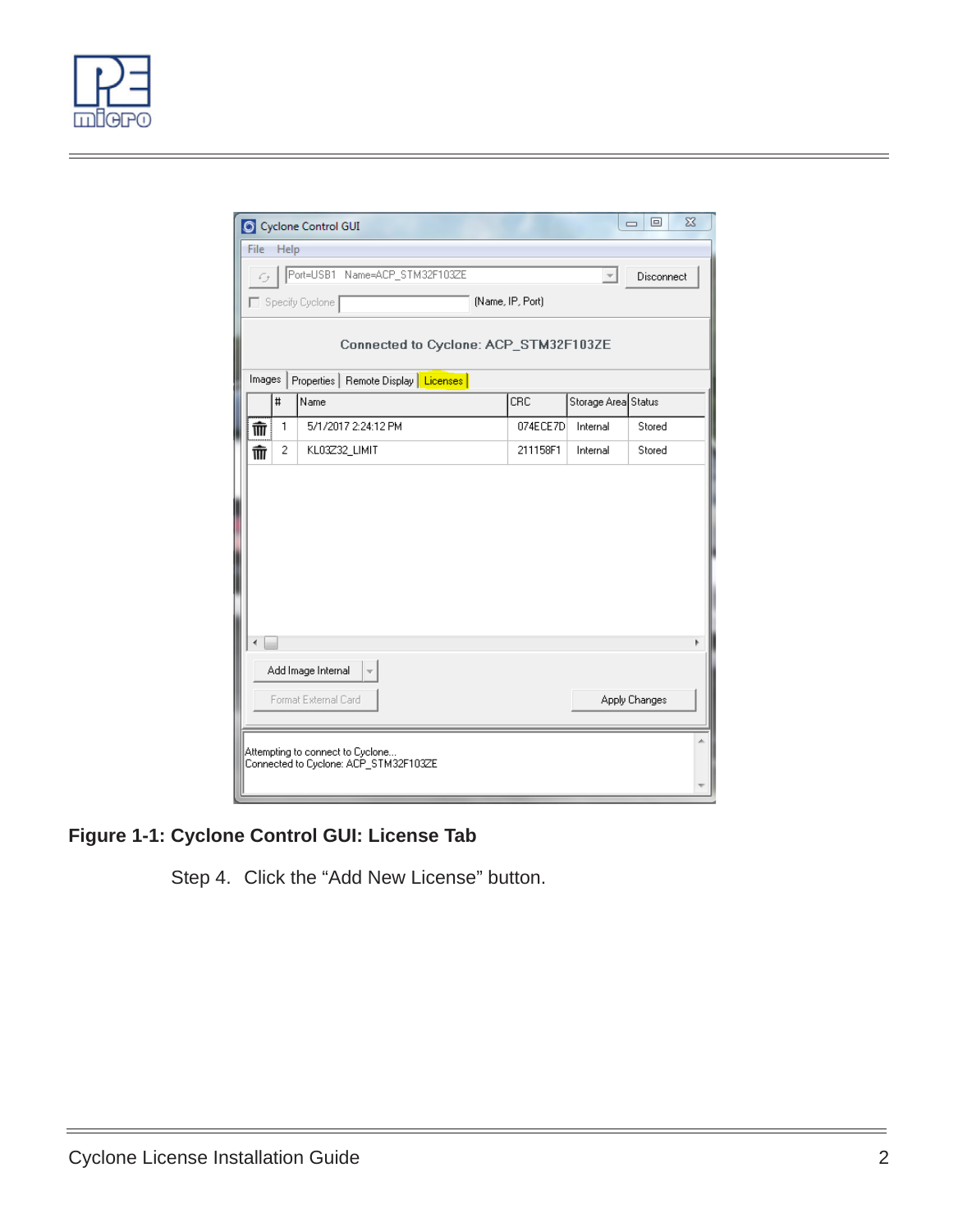



### **Figure 1-2: Add New License Button**

Step 5. A new window will pop-up and ask for you installation code. Add the Installation code for the license, which can be found on your invoice.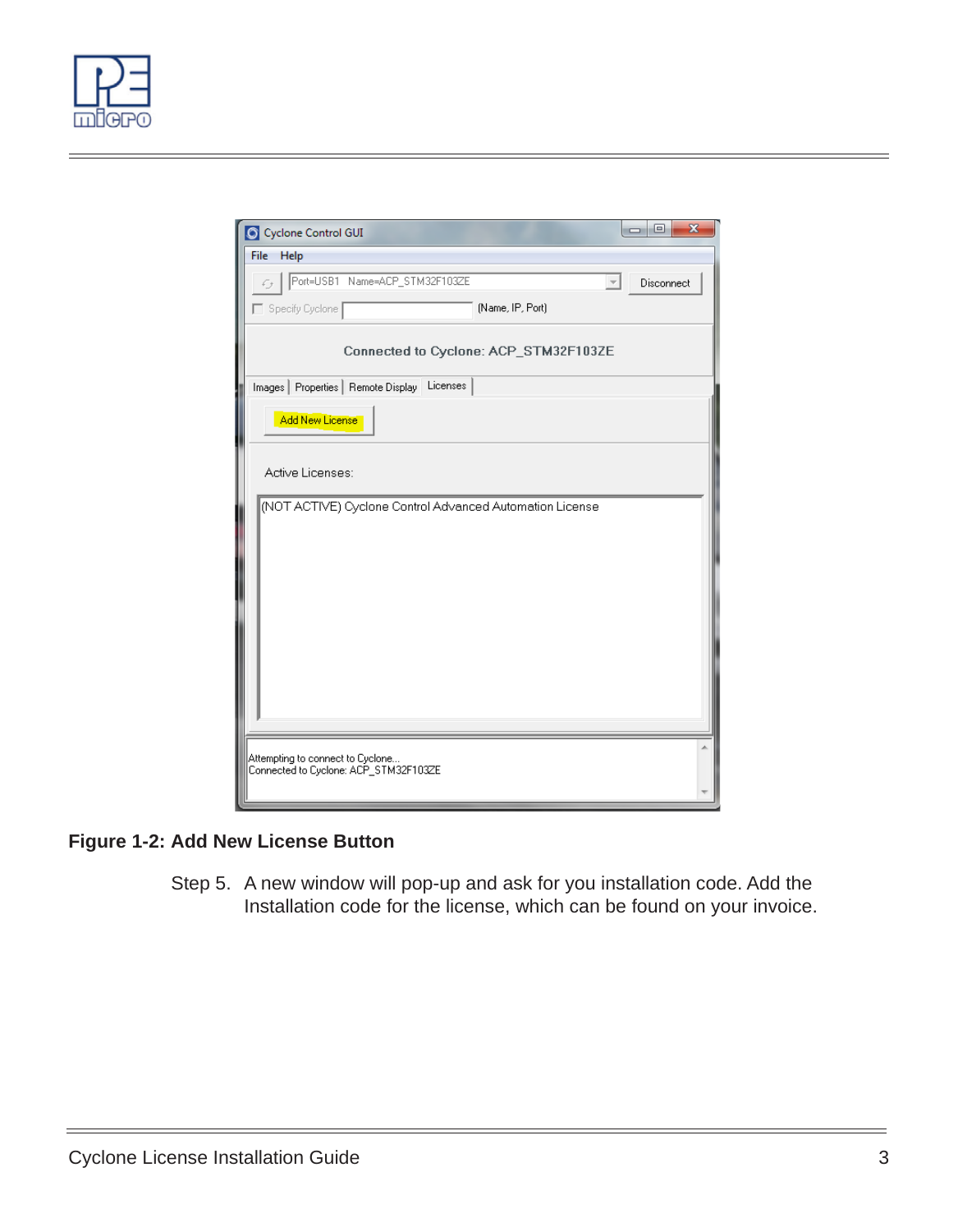

| P&E License Activation Form v1.0                                                                                                                                                                                 | $\qquad \qquad \Box$<br>$\Sigma$<br>$\qquad \qquad \Box$ |
|------------------------------------------------------------------------------------------------------------------------------------------------------------------------------------------------------------------|----------------------------------------------------------|
| Progress<br>Step 1: Enter Installation Code (Not completed)<br>Step 2: Obtain Activation Code (Not completed)<br>Step 3: Enter Activation Code (Not completed)<br>Step 4: Validate your software (Not completed) | X Quit                                                   |
| Enter Installation Code<br>Installation Code:<br>Registration Code:                                                                                                                                              | Clear<br>Copy to Clipboard                               |
|                                                                                                                                                                                                                  |                                                          |
|                                                                                                                                                                                                                  |                                                          |
|                                                                                                                                                                                                                  |                                                          |
|                                                                                                                                                                                                                  |                                                          |
|                                                                                                                                                                                                                  |                                                          |

#### **Figure 1-3: Add Installation Code For License**

Step 6. Once you add your Installation code, the License Activation window will now tell you the several ways you can activate the license.

When the activation process is complete, your license is stored in the Cyclone and ready for use.